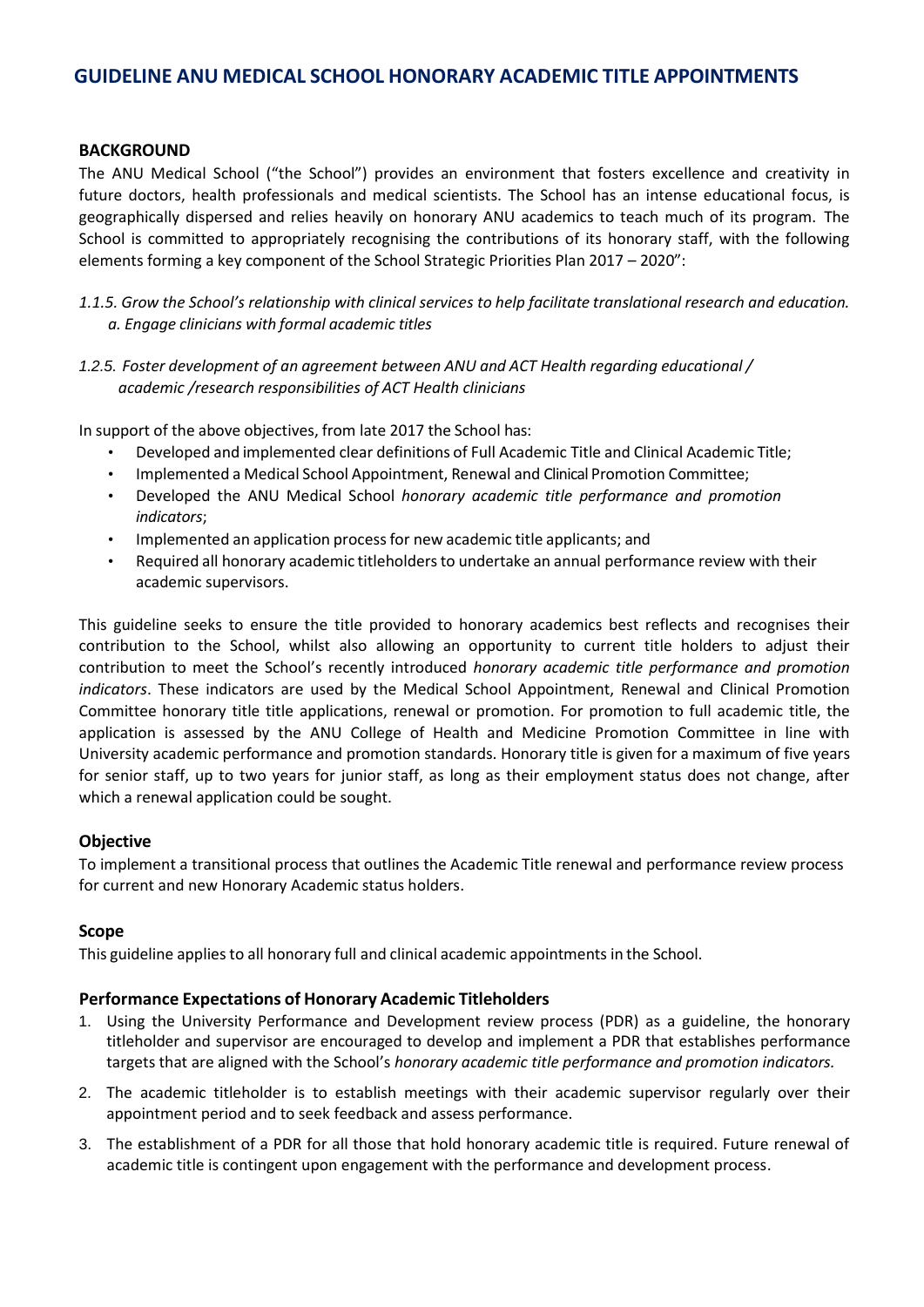# **Processfor awarding a new Honorary Academic Title**

- 4. New applications for academic title of clinicians working in the ACT, South East region of NSW and Sydney Adventist Hospital campus will be assessed by the School's Appointment, Renewal and Clinical Promotion Committee. Applicants to positions advertised as Academic Chairs will be assessed by the relevant selection committee.
- 5. Assessment will be undertaken against the *honorary academic title performance and promotion indicators.*
- 6. Instructions for new applicants are available on the ANU Medical School website.
- 7. Applications for new honorary academic title will be conducted in line with the deadlines published on the ANU Medical School's website.
- 8. Determinations of the School's Appointment, Renewal and Clinical Promotion Committee will be communicated in writing to both the applicant and their academic supervisor.
- 9. Duration of title for medical junior doctors (not medical specialists) will be for a maximum of two years, for senior staff for up to five years. Following this, an application for renewal should be made.

### **Process for the renewal of Honorary Academic Title**

- 10. Applications for the renewal of academic title will be assessed by the School's Appointment, Renewal and Clinical Promotion Committee.
- 11. Assessment will be undertaken against the honorary academic title performance and promotion indicators.
- 12. Instructionsfor new applicants are available on the ANU Medical School website.
- 13. Applications for renewal of honorary title will be conducted in line with the deadlines published on the ANU Medical School's website.
- 14. If the titleholder requires more time for renewal of their honorary title, they should e-mail the ANU College of Health and Medicine Human Resources department, who will seek the advice of the School Director. On the advice of the School Director, approval for a short-term extension for renewal application will be considered.
- 15. Both the honorary academic title holder and their academic supervisor are to be informed of the outcome.
- 16. Current honorary academic title holders who do not make an application for renewal in line with this guideline will cease holding academic honorary status, in line with the end date of their current academic title offer. After this date, an application for new title will be required as per the process outlined in this guideline, and on the ANU Medical School website.

### Satisfactory performance for renewal

17. Any current clinical or full honorary academic titleholder determined by the Medical School Appointment, Renewal and Clinical Promotion Committee to have reached the performance indicators for the level applied for, will have their academic honorary title renewed for a period of up to two years for junior doctors and up to five years for medical specialists or equivalent.

### Unsatisfactory performance for renewal

- 18. Any current clinical or full academic honorary title holders determined by the Medical School Appointment Renewal and Clinical Promotion Committee **not** to have reached the performance indicators for their specific level will have their academic honorary title renewed for not more than a two-year period.
- 19. The letter to the titleholder will outline the reason for the shorter title extension and the expectations delineated to that performance is measured by the *honorary academic title performance and promotion indicators*.
- 20. Where the performance has not been determined to be at the appropriate level, the honorary academic titleholder and their University academic supervisor will be asked to discuss the identified development areas.